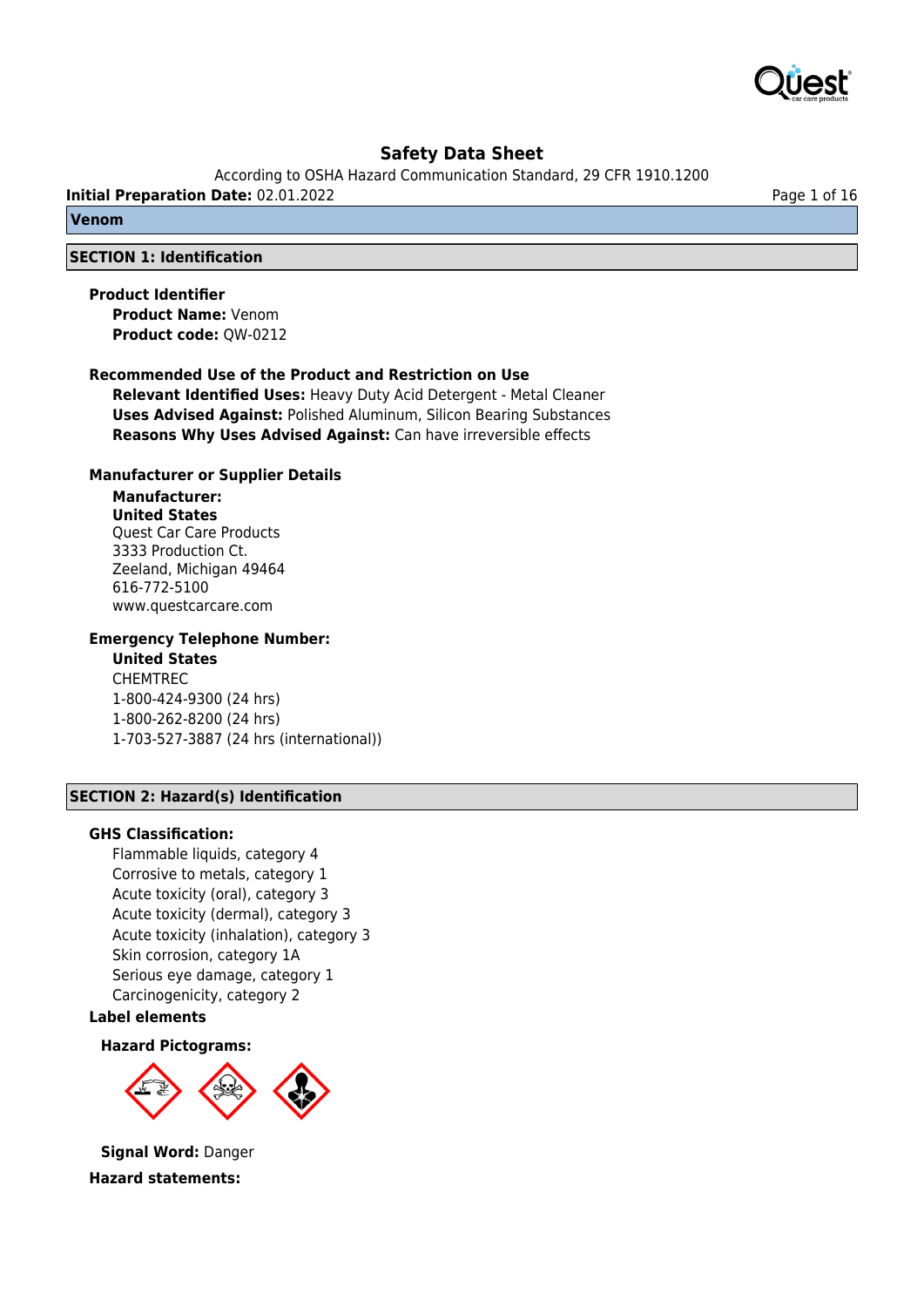According to OSHA Hazard Communication Standard, 29 CFR 1910.1200

**Initial Preparation Date:** 02.01.2022 **Page 2 of 16** Page 2 of 16

# **Venom**

H227 Combustible liquid H290 May be corrosive to metals H314 Causes severe skin burns and eye damage H318 Causes serious eye damage H301 Toxic if swallowed H311 Toxic in contact with skin H331 Toxic if inhaled H351 Suspected of causing cancer (oral) **Precautionary Statements:** P210 Keep away from heat/sparks/open flames/hot surfaces. No smoking P280 Wear protective gloves/protective clothing/eye protection/face protection P234 Keep only in original container P260 Do not breathe dust/fume/gas/mist/vapors/spray P264 Wash hands/skin thoroughly after contact with or handling. P270 Do not eat, drink or smoke when using this product P261 Avoid breathing dust/fume/gas/mist/vapors/spray P271 Use only outdoors or in a well-ventilated area P201 Obtain special instructions before use P202 Do not handle until all safety precautions have been read and understood P370+P378 In case of fire: Use water spray or foam to extinguish [water jet not recommended]. P390 Absorb spillage to prevent material-damage P301+P330+P331 IF SWALLOWED: Rinse mouth. Do NOT induce vomiting P303+P361+P353 IF ON SKIN (or hair): Take off immediately all contaminated clothing. Rinse skin with water/shower P363 Wash contaminated clothing before reuse P304+P340 IF INHALED: Remove victim to fresh air and keep at rest in a position comfortable for breathing P310 Immediately call a POISON CENTER/911/PHYSICIAN IF: swallowed, eye contact, skin burns/rash or breathing difficulties. P321 Specific treatment (see first aid procedures on the product label in section 4 of this SDS) P305+P351+P338 IF IN EYES: Rinse cautiously with water for several minutes. Remove contact lenses, if present and easy to do. Continue rinsing

P301+P310 IF SWALLOWED: Immediately call a POISON CENTER/doctor/911 and follow first aid procedures on this SDS.

P330 Rinse mouth

P312 Call a POISON CENTER/911/PHYSICIAN if you feel unwell.

P302+P352 IF ON SKIN: WASH WITH PLENTY OF SOAP AND WATER.

P361+P364 Take off immediately all contaminated clothing and wash it before reuse

P311 Call a POISON CENTER/911/PHYSICIAN IF: swallowed, eye contact, skin burns/rash or breathing difficulties.

P308+P313 IF exposed or concerned: Get medical advice/attention

P403+P235 Store in a well-ventilated place. Keep cool

P406 Store in corrosive resistant/or heavy duty plastic container using a chemical resistant inner liner. P405 Store locked up

P403+P233 Store in a well-ventilated place. Keep container tightly closed

P501 Dispose of contents/container in accordance with local, state and federal regulations.

# **Hazards Not Otherwise Classified:** None

# **SECTION 3: Composition/Information on Ingredients**

 **Identification Name Name Research 2016**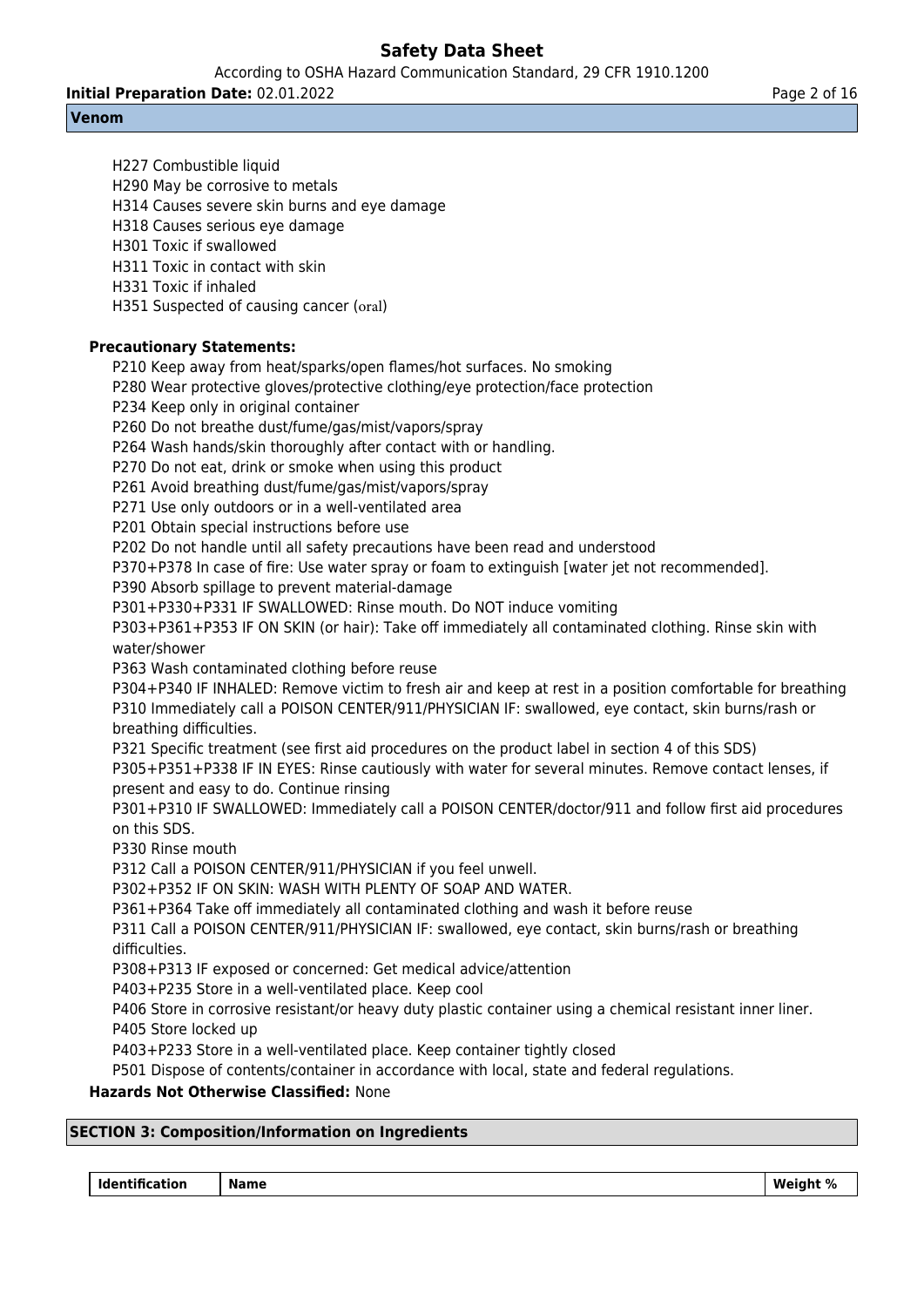According to OSHA Hazard Communication Standard, 29 CFR 1910.1200

**Initial Preparation Date:** 02.01.2022 **Page 3 of 16** Page 3 of 16

# **Venom**

| CAS Number:<br>7732-18-5  | Water                                          | 50        |
|---------------------------|------------------------------------------------|-----------|
| CAS Number:<br>111-76-2   | 2-Butoxyethanol                                | $20 - 30$ |
| CAS Number:<br>7664-93-9  | Sulfuric acid                                  | $10 - 20$ |
| CAS Number:<br>68584-22-5 | Benzenesulfonic acid, C10-16-alkyl derivatives | 10-20     |
| CAS Number:<br>7664-39-3  | Hydrogen fluoride                              | $1-5$     |

# **Additional Information:**

Ingredients not listed above are being withheld as trade secret.

# **SECTION 4: First Aid Measures**

# **Description of First Aid Measures**

# **General Notes:**

Show this Safety Data Sheet to the doctor in attendance.

Show this Safety Data Sheet to the doctor in attendance. This product is toxic by one or more routes of exposure (inhalation, ingestion, skin contact). Take precautions to ensure your own safety before attempting rescue. Wear appropriate safety eyewear, gloves, protective clothing and respiratory protection to prevent exposure. See Section 8 of this SDS for personal protective equipment recommendations. Do not use the mouth to mouth method if victim has ingested or inhaled the product. Give artificial respiration with the aid of a pocket mask equipped with a one-way valve or other proper device.

# **After Inhalation:**

If inhaled, remove person to fresh air and place in a position comfortable for breathing. Keep person at rest. If breathing is difficult, administer oxygen. If breathing has stopped, provide artificial respiration. If symptoms develop or persist, seek medical advice/attention.

If inhaled, remove person to fresh air and place in a position comfortable for breathing. Keep person at rest. If breathing is difficult, administer oxygen. If breathing has stopped, provide artificial respiration. If experiencing respiratory symptoms, seek medical advice/attention.

# **After Skin Contact:**

Remove contaminated clothing and shoes. Rinse skin with copious amounts of water [shower] for several minutes. Launder contaminated clothing before reuse. If symptoms develop or persist, seek medical advice/attention.

Treatment is urgent. Seek emergency medical treatment. Remove contaminated clothing and shoes. Rinse skin with copious amounts of water [shower] for several minutes. Launder contaminated clothing before reuse.

# **After Eye Contact:**

Rinse eyes with plenty of water for several minutes. Remove contact lenses if present and easy to do so. Protect unexposed eye. If symptoms develop or persist, seek medical advice/attention.

Immediately rinse eyes with plenty of gently flowing lukewarm water for 15 minutes. Remove contact lenses if present and easy to do so. Protect unexposed eye. Seek immediate medical attention, preferably from an ophthalmologist.

Rinse eyes with plenty of water for several minutes. Remove contact lenses, if present and easy to do so. Protect unexposed eye. If symptoms develop or persist, seek medical advice/attention.

# **After Swallowing:**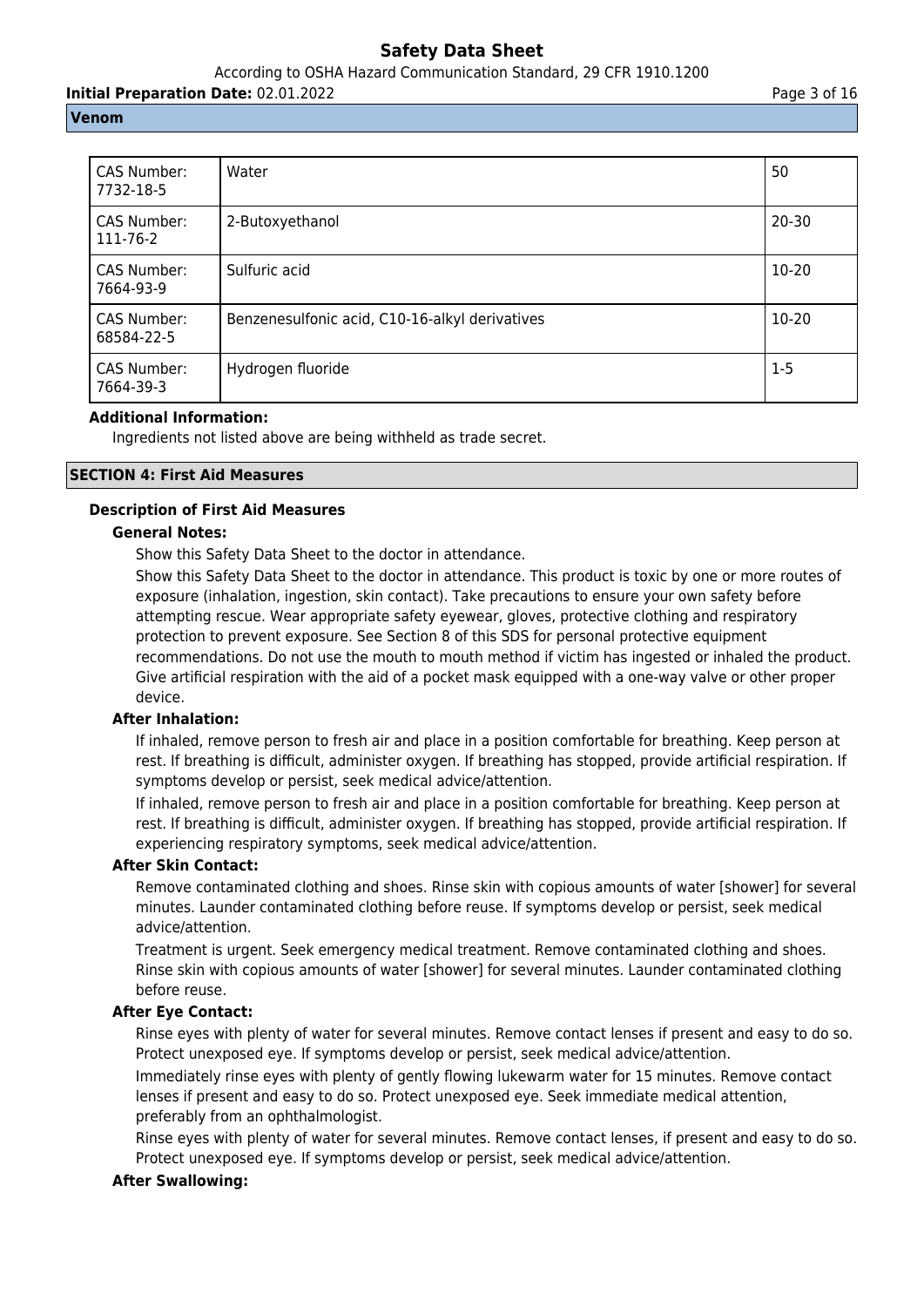According to OSHA Hazard Communication Standard, 29 CFR 1910.1200

**Initial Preparation Date:** 02.01.2022 **Page 4 of 16** 

#### **Venom**

If swallowed, DO NOT induce vomiting unless told to do so by a physician or poison control center. Rinse mouth with water. Never give anything by mouth to an unconscious person. If spontaneous vomiting occurs, place on the left side with head down to prevent aspiration of liquid into the lungs. If symptoms develop or persist, seek medical advice/attention.

If swallowed, DO NOT induce vomiting unless told to do so by a physician or poison control center. Rinse mouth with water. Never give anything by mouth to an unconscious person. If spontaneous vomiting occurs, place on the left side with head down to prevent aspiration of liquid into the lungs. Seek immediate medical attention.

# **Most Important Symptoms and Effects, Both Acute and Delayed**

## **Acute Symptoms and Effects:**

Product is combustible. Exposure to sources of ignition may cause physical injury.

Products that are corrosive to metals are often corrosive to the skin, eyes and the respiratory tract. Exposure to skin may result in redness, pain, burning, inflammation and tissue damage. Exposure to eyes may result in irritation, redness, pain, inflammation, itching, burning, tearing, corneal damage and loss of vision. Exposure via inhalation may result in cough, sore throat, burning sensation and shortness of breath. Exposure via ingestion may result in burns of the mouth and throat, abdominal pain, burning sensation in the throat and chest, nausea, vomiting, shock or collapse.

Eye contact may result in irritation, redness, pain, inflammation, itching, burning, tearing, corneal damage and loss of vision.

Acute oral exposure may lead to dizziness, drowsiness, headache, breathing difficulties, nausea, vomiting, abdominal pain, and lowering of consciousness. Adverse effects are dependent on exposure (dose, concentration, contact time).

Acute dermal exposure may lead to dizziness, drowsiness, headache, breathing difficulties, nausea, vomiting, abdominal pain, and lowering of consciousness. Adverse effects are dependent on exposure (dose, concentration, contact time).

Acute inhalation exposure may lead to dizziness, drowsiness, headache, breathing difficulties, nausea, vomiting, abdominal pain, and lowering of consciousness. Adverse effects are dependent on exposure (dose, concentration, contact time).

# **Delayed Symptoms and Effects:**

Effects are dependent on exposure (dose, concentration, contact time). Symptoms of exposure may be delayed.

Suspected of causing cancer. Effects are dependent on exposure (dose, concentration, contact time).

# **Immediate Medical Attention and Special Treatment**

#### **Specific Treatment:**

Skin/eye burns require immediate treatment.

In case of eye contact, seek prompt medical attention while rinsing is continued.

#### **Notes for the Doctor:**

Treat symptomatically.

#### **SECTION 5: Firefighting Measures**

#### **Extinguishing Media**

# **Suitable Extinguishing Media:**

Dry chemical, CO2, water spray or alcohol-resistant foam.

Water mist/fog, carbon dioxide, dry chemical or alcohol resistant foam.

# **Unsuitable Extinguishing Media:**

Do not use water jet.

# **Specific Hazards During Fire-Fighting:**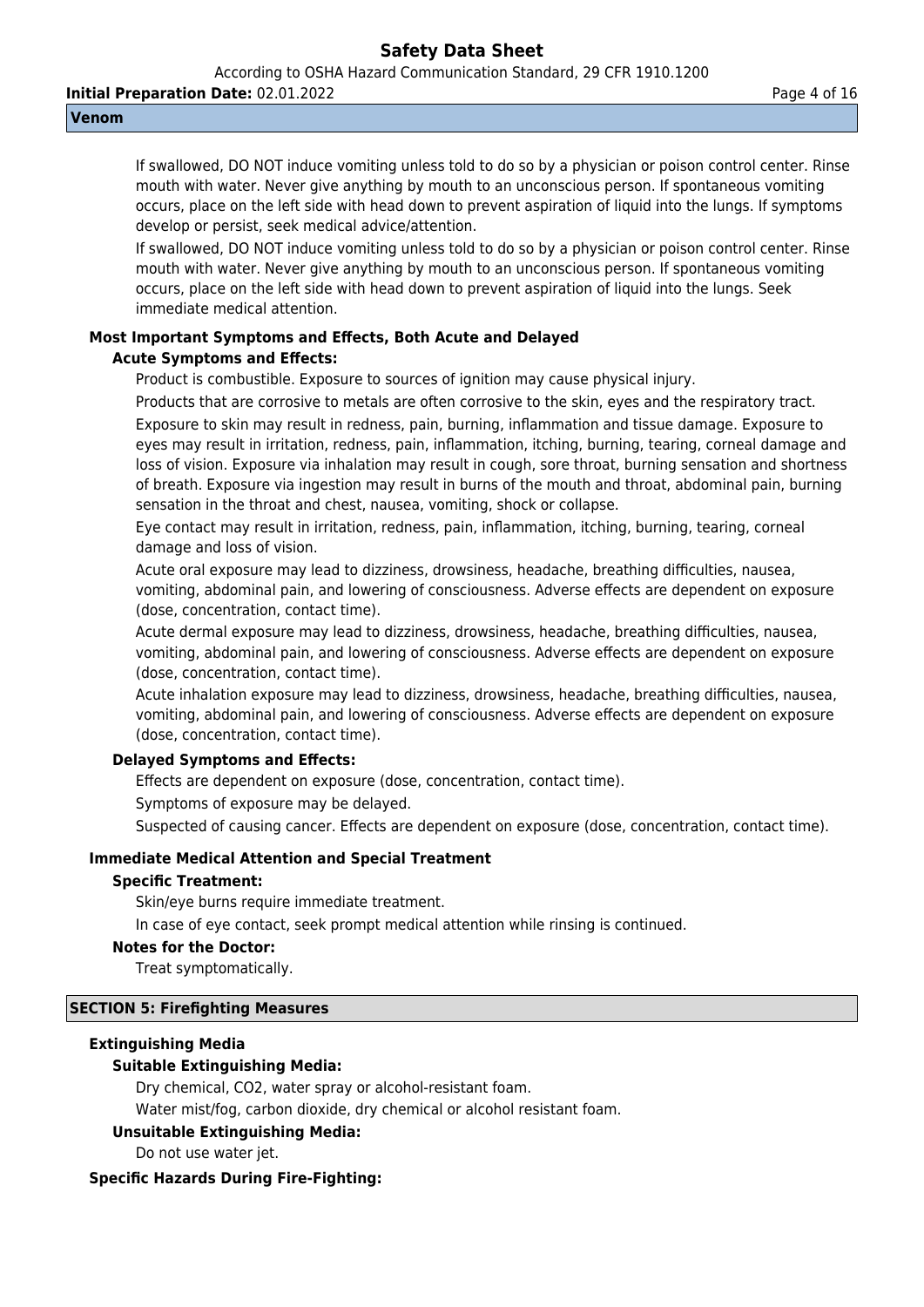According to OSHA Hazard Communication Standard, 29 CFR 1910.1200

**Initial Preparation Date:** 02.01.2022 **Page 16 and 2011** Page 5 of 16

#### **Venom**

Combustible liquid. Will be easily ignitable by heat, sparks or flames. Vapors may form explosive mixtures with air. Vapors may travel to source of ignition and flash back. Most vapors are heavier than air. They will spread along ground and collect in low or confined areas (sewers, basements, tanks). Vapor explosion hazard indoors, outdoors or in sewers. Runoff to sewer may create fire or explosion hazard. Containers may explode when heated. Inhalation or contact with material may irritate or burn skin and eyes. Fire may produce irritating, corrosive and/or toxic gases. Vapors may cause dizziness or suffocation. Contact with metals may evolve flammable hydrogen gas. Thermal decomposition may produce irritating/toxic fumes/gases.

Thermal decomposition may produce irritating/toxic fumes/gases.

## **Special Protective Equipment for Firefighters:**

Fire-fighters should wear appropriate protective equipment and self-contained breathing apparatus (SCBA) with a full-face piece operated in positive pressure mode.

# **Special precautions:**

Evacuate non-essential personnel. Ventilate closed spaces before entering. Consider initial evacuation for 300 meters in all directions. If tank/rail car is involved in the fire, ISOLATE for 800 meters in all directions. Fight fire from a maximum distance. Move containers from fire area if you can do it without risk. Use water spray/fog for cooling fire exposed containers. Withdraw immediately in case of rising sound from venting safety devices or discoloration of tank. Always stay away from tanks engulfed in fire. For massive fire, use unmanned hose holders or monitor nozzles. If this is impossible, withdraw from area and let fire burn. Stand by, at a safe distance, with extinguisher ready for possible re-ignition. A vapor-suppressing foam may be used to reduce vapors. Avoid unnecessary run-off of extinguishing media which may cause pollution. Do not handle damaged containers unless specialized to do so.

DO NOT GET WATER INSIDE CONTAINERS. Avoid contact with skin, eyes, hair and clothing. Do not breathe fumes/gas/mists/aerosols/vapors/dusts. Move containers from fire area if safe to do so. Use water spray/fog for cooling fire exposed containers. Avoid unnecessary run-off of extinguishing media which may cause pollution.

Avoid contact with skin, eyes, hair and clothing. Do not breathe fumes/gas/mists/aerosols/vapors/dusts. Move containers from fire area if safe to do so. Use water spray/fog for cooling fire exposed containers. Avoid unnecessary run-off of extinguishing media which may cause pollution.

### **SECTION 6: Accidental Release Measures**

#### **Personal Precautions, Protective Equipment, and Emergency Procedures:**

Evacuate unnecessary personnel. Ventilate area. Extinguish any sources of ignition. All equipment used when handling the product must be grounded. Wear recommended personal protective equipment (see Section 8). Avoid contact with skin, eyes and clothing. Avoid breathing mist, vapor, dust, fume and spray. Do not walk through spilled material. Wash thoroughly after handling.

Evacuate unnecessary personnel. Ventilate area. Extinguish any sources of ignition. Wear recommended personal protective equipment (see Section 8). Avoid contact with skin, eyes and clothing. Avoid breathing mist, vapor, dust, fume and spray. Do not walk through spilled material. Wash thoroughly after handling. Evacuate unnecessary personnel. Ventilate area. Extinguish any sources of ignition. Wear recommended personal protective equipment (see Section 8). Do not get on skin, eyes or on clothing. Avoid breathing mist. vapor, dust, fume and spray. Do not walk through spilled material. Wash thoroughly after handling. Remove contaminated clothing with proper techniques in order to prevent contact with skin or eyes. Place contaminated clothing in a sealed container for future disposal.

Evacuate unnecessary personnel. Ventilate area. Extinguish any sources of ignition. Wear recommended personal protective equipment (see Section 8). Do not get on skin, eyes or on clothing. Avoid breathing mist, vapor, dust, fume and spray. Do not walk through spilled material. Wash thoroughly after handling. Remove contaminated clothing with proper techniques in order to prevent contact with skin or eyes. Place contaminated clothing in a sealed container for future disposal.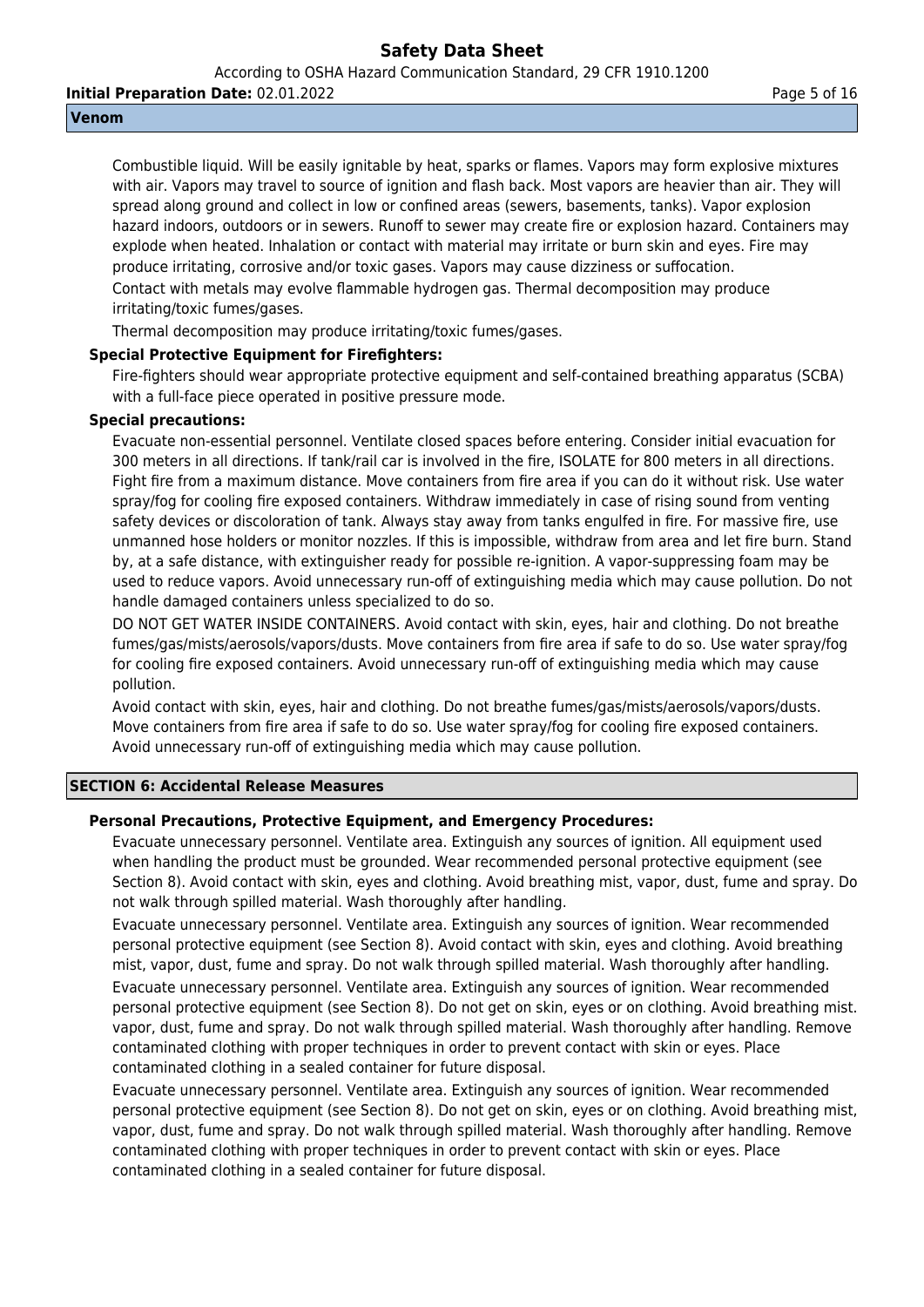According to OSHA Hazard Communication Standard, 29 CFR 1910.1200

**Initial Preparation Date:** 02.01.2022 **Page 6 of 16** 

#### **Venom**

Evacuate unnecessary personnel and prevent entry. Ventilate area. Extinguish any sources of ignition. Wear recommended personal protective equipment (see Section 8). Do not get on skin, eyes or on clothing. Avoid breathing mist, vapor, dust, fume and spray. Do not walk through spilled material. Wash thoroughly after handling. Remove contaminated clothing with proper techniques in order to prevent contact with skin or eyes. Place contaminated clothing in a sealed container for future disposal.

Evacuate unnecessary personnel. Ventilate area. Extinguish any sources of ignition. Wear recommended personal protective equipment (see Section 8). Do not get on skin, eyes or on clothing. Avoid breathing mist, vapor, dust, fume and spray. Do not walk through spilled material. Wash thoroughly after handling. Remove contaminated clothing and launder before reuse.

## **Environmental Precautions:**

Prevent further leakage or spillage if safe to do so. Prevent from reaching drains, sewers and waterways. Discharge into the environment must be avoided.

## **Methods and Material for Containment and Cleaning Up:**

Do not touch damaged containers or spilled material unless wearing appropriate personal protective clothing. Stop leak if you can do it without risk. A vapor-suppressing foam may be used to reduce vapors. Absorb or cover with dry earth, sand or other non-combustible material and transfer to containers for future disposal. Dispose of in accordance with all applicable regulations (see Section 13).

Do not touch damaged containers or spilled material unless wearing appropriate personal protective clothing. Stop leak if you can do it without risk. Contain and collect spillage and place in suitable corrosive resistant containers for future disposal. Do not get water in containers as reaction with water or moist air may release toxic, corrosive or flammable gases. Dispose of in accordance with all applicable regulations (see Section 13).

Do not touch damaged containers or spilled material unless wearing appropriate personal protective clothing. Stop leak if you can do it without risk. Contain and collect spillage and place in suitable container for future disposal. Dispose of in accordance with all applicable regulations (see Section 13).

Toxic if swallowed. Do not touch mouth or face with contaminated gloves or clothing. Do not ingest. Avoid breathing dust, mist, fumes, vapors or spray. Do not touch damaged containers or spilled material unless wearing appropriate personal protective clothing. Stop leak if you can do it without risk. Contain and collect spillage and place in suitable container for future disposal. Dispose of in accordance with all applicable regulations (see Section 13).

Toxic in contact with skin. Do not touch damaged containers or spilled material unless wearing appropriate personal protective clothing. Avoid breathing dust, mist, fumes, vapors or spray. Stop leak if you can do it without risk. Contain and collect spillage and place in suitable container for future disposal. Dispose of in accordance with all applicable regulations (see Section 13).

Toxic if inhaled. Put on appropriate personal protective equipment, including a self-contained breathing apparatus (see Section 8) before entering area of spill or leak. Avoid breathing dust, mist, fumes, vapors or spray. Do not touch damaged containers or spilled material unless wearing appropriate personal protective clothing. Stop leak if you can do it without risk. Contain and collect spillage and place in suitable container for future disposal. Dispose of in accordance with all applicable regulations (see Section 13).

Do not touch damaged containers or spilled material unless wearing appropriate personal protective clothing. Avoid breathing dust, mist, fumes, vapors or spray. Stop leak if you can do it without risk. Contain and collect spillage and place in suitable container for future disposal. Dispose of in accordance with all applicable regulations (see Section 13).

#### **Reference to Other Sections:**

For personal protective equipment see Section 8. For disposal see Section 13.

## **SECTION 7: Handling and Storage**

#### **Precautions for Safe Handling:**

Keep away from heat, hot surfaces, sparks, open flames and other ignition sources. No smoking. Use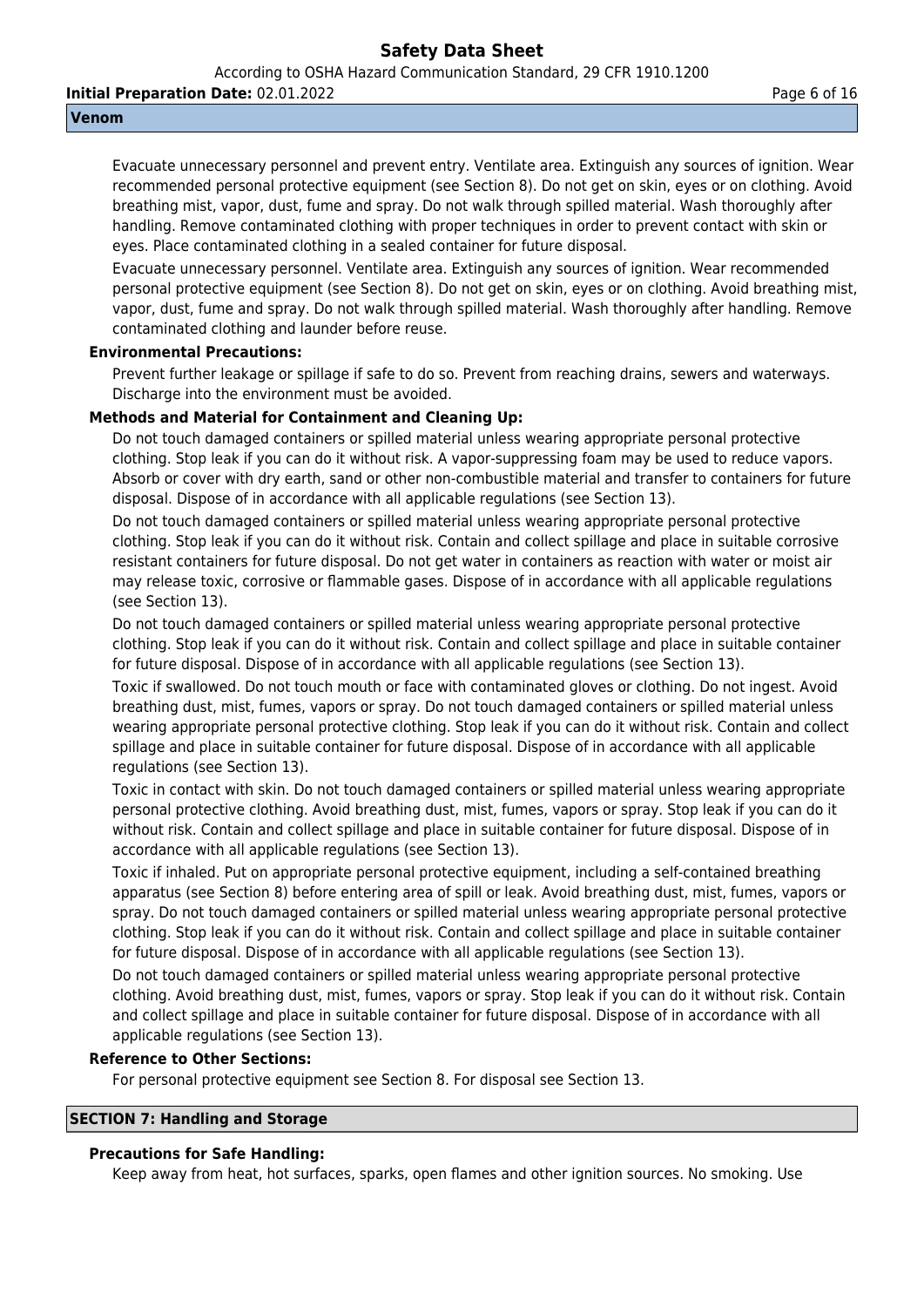According to OSHA Hazard Communication Standard, 29 CFR 1910.1200

**Initial Preparation Date:** 02.01.2022 **Page 7 of 16** Page 7 of 16

#### **Venom**

explosion-proof electrical, ventilating and lighting equipment. Take action to prevent static discharges. Handle containers with caution. Use appropriate personal protective equipment (see Section 8). Use only with adequate ventilation. Avoid breathing mist/vapor/spray/dust. Do not eat, drink, smoke, or use personal products when handling chemical substances. Avoid contact with skin, eyes and clothing. Wash affected areas thoroughly after handling. Keep away from incompatible materials (See Section 10). Keep containers tightly closed when not in use.

Use appropriate personal protective equipment (see Section 8). Prevent skin contact. Do not get in eyes. Use only with adequate ventilation. Do not add water to the corrosive product. If it is necessary to mix a corrosive product with water, do so slowly adding the corrosive to cold water, in small amounts, and stir frequently. Avoid breathing mist/vapor/spray/dust. Do not eat, drink, smoke, or use personal products when handling chemical substances. Wash affected areas thoroughly after handling. Keep away from incompatible materials (See Section 10). Keep containers tightly closed when not in use. Keep only in original packaging. Use appropriate personal protective equipment (see Section 8). Use only with adequate ventilation. Avoid breathing mist/vapor/spray/dust. Do not eat, drink, smoke, or use personal products when handling chemical substances. Do not get in eyes. Avoid contact with skin and clothing. Wash affected areas thoroughly after handling. Keep away from incompatible materials (See Section 10). Keep containers tightly closed when not in use.

Toxic if swallowed. Do not handle material unless wearing appropriate personal protective equipment (see Section 8). Use only with adequate ventilation. Avoid breathing mist/vapor/spray/dust. Do not eat, drink, smoke, or use personal products when handling chemical substances. Prevent contact with skin, eyes and clothing. Handle with caution. Do not handle broken or punctured containers. Immediately report spills, leaks or problems with hazard control measures. Wash thoroughly after handling. Keep away from incompatible materials (See Section 10). Keep containers tightly closed when not in use.

Toxic in contact with skin. Do not handle material unless wearing appropriate personal protective equipment (see Section 8). Use only with adequate ventilation. Avoid breathing mist/vapor/spray/dust. Do not eat, drink, smoke, or use personal products when handling chemical substances. Prevent contact with skin, eyes and clothing. Handle with caution. Do not handle broken or punctured containers. Immediately report spills, leaks or problems with hazard control measures. Wash thoroughly after handling. Keep away from incompatible materials (See Section 10). Keep containers tightly closed when not in use.

Toxic if inhaled. Do not handle material unless wearing appropriate personal protective equipment, including respiratory protection (see Section 8). Use only with adequate ventilation. Do not breathe mist/vapor/spray/dust. Do not eat, drink, smoke, or use personal products when handling chemical substances. Open container slowly to prevent dispersal of material into the air. Prevent contact with skin, eyes and clothing. Handle with caution. Do not handle broken or punctured containers. Immediately report spills, leaks or problems with hazard control measures. Wash thoroughly after handling. Keep away from incompatible materials (See Section 10). Keep containers tightly closed when not in use.

Use appropriate personal protective equipment (see Section 8). Use only with adequate ventilation. Avoid breathing mist/vapor/spray/dust. Do not eat, drink, smoke, or use personal products when handling chemical substances. Avoid contact with skin, eyes and clothing. Wash affected areas thoroughly after handling. Keep away from incompatible materials (See Section 10). Keep containers tightly closed when not in use.

#### **Conditions for Safe Storage, Including Any Incompatibilities:**

Store in cool, dry, well-ventilated location out of direct sunlight. Keep away from food and beverages. Protect from freezing and physical damage. Store away from heat, open flames and other sources of ignition. Keep container tightly sealed. Store away from incompatible materials (See Section 10). Store in cool, dry, well-ventilated location out of direct sunlight and away from exit paths. Store in a corrosion-resistant container with a resistant inner liner. Inspect containers and storage area regularly for signs of leak and damage. Store containers at a convenient height for handling, below eye level if possible. High shelving increases the risk of dropping containers, personal injury and exposure. Ensure that appropriate fire fighting and spill-clean up equipment is readily available. Keep away from food and beverages. Protect from freezing and physical damage. Store away from heat, open flames and other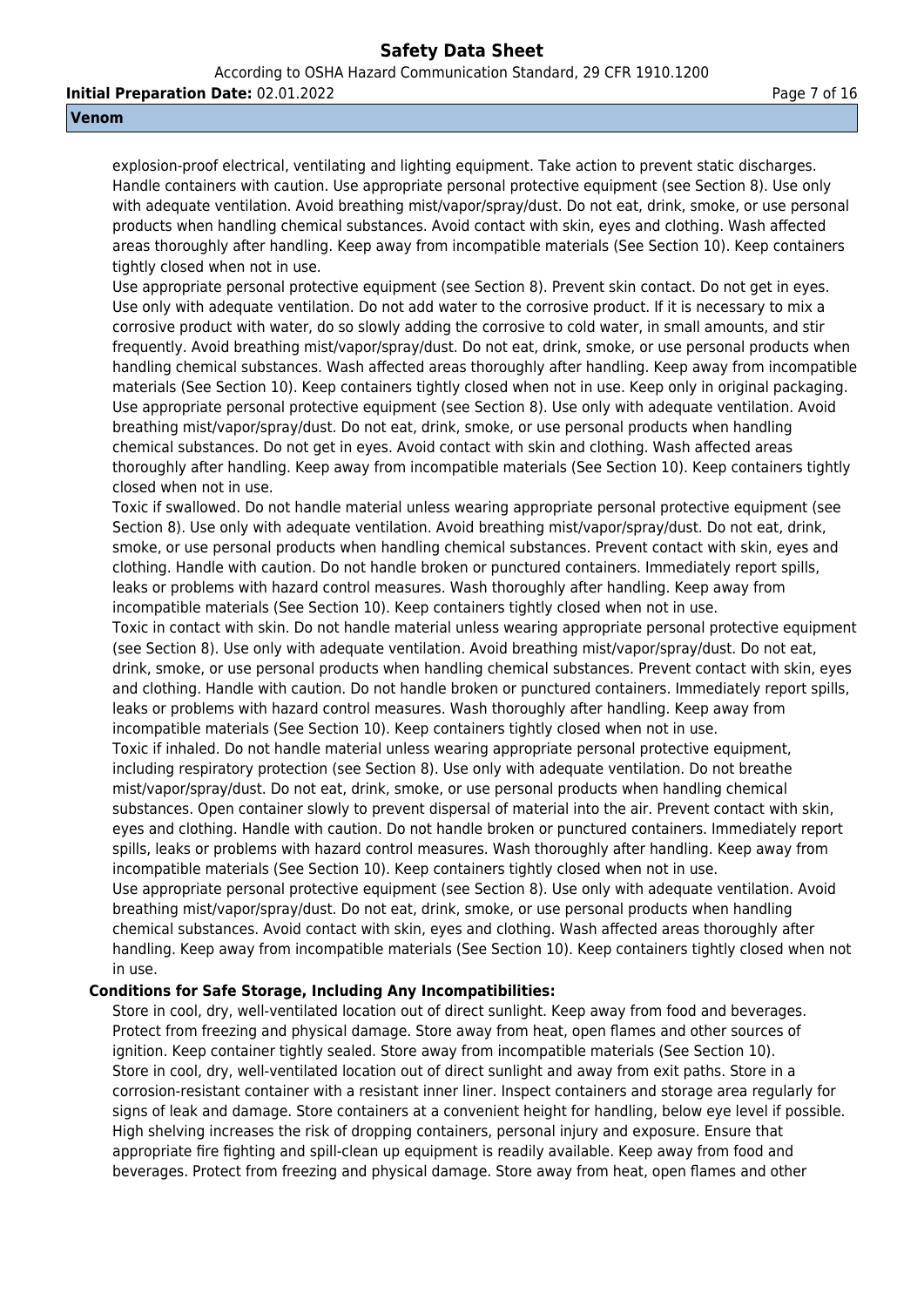According to OSHA Hazard Communication Standard, 29 CFR 1910.1200

**Initial Preparation Date:** 02.01.2022 **Page 8 of 16** 

## **Venom**

sources of ignition. Store separately. Keep container tightly sealed. Store away from incompatible materials (See Section 10).

Store in cool, dry, well-ventilated location out of direct sunlight and away from exit paths. Inspect containers and storage area regularly for signs of leak and damage. Store containers at a convenient height for handling, below eye level if possible. High shelving increases the risk of dropping containers, personal injury and exposure. Ensure that appropriate fire fighting and spill-clean up equipment is readily available. Keep away from food and beverages. Protect from freezing and physical damage. Store away from heat, open flames and other sources of ignition. Store separately. Keep container tightly sealed. Store away from incompatible materials (See Section 10).

# **SECTION 8: Exposure Controls/Personal Protection**

| <b>Country (Legal Basis)</b> | <b>Substance</b>  | Identifier | <b>Permissible concentration</b>                               |
|------------------------------|-------------------|------------|----------------------------------------------------------------|
| ACGIH                        | Sulfuric acid     | 7664-93-9  | 8-Hour TWA: 0.2 mg/m <sup>3</sup> (thoracic<br>(fraction       |
|                              | 2-Butoxyethanol   | 111-76-2   | 8-Hour TWA-PEL: 20 ppm                                         |
|                              | Hydrogen fluoride | 7664-39-3  | 8-Hour TWA: 0.5 ppm                                            |
|                              | Hydrogen fluoride | 7664-39-3  | Ceiling Limit: 2 ppm                                           |
| NIOSH                        | Sulfuric acid     | 7664-93-9  | REL-TWA: 1 mg/m <sup>3</sup> (10 hr)                           |
|                              | Sulfuric acid     | 7664-93-9  | IDLH: 15 mg/m <sup>3</sup>                                     |
|                              | 2-Butoxyethanol   | 111-76-2   | IDLH: 700 ppm                                                  |
|                              | 2-Butoxyethanol   | 111-76-2   | REL-TWA: 24 mg/m <sup>3</sup> (5 ppm [up to<br>10 hr])         |
|                              | Hydrogen fluoride | 7664-39-3  | REL: 3 ppm (10 Hours)                                          |
|                              | Hydrogen fluoride | 7664-39-3  | REL: 2.5 mg/m <sup>3</sup> (10 Hours)                          |
|                              | Hydrogen fluoride | 7664-39-3  | Ceiling Limit: 6 ppm (15 minutes)                              |
|                              | Hydrogen fluoride | 7664-39-3  | Ceiling Limit: 5 mg/m <sup>3</sup> (15<br>minutes)             |
|                              | Hydrogen fluoride | 7664-39-3  | IDLH: 30 ppm                                                   |
| <b>OSHA</b>                  | Sulfuric acid     | 7664-93-9  | 8-Hour TWA-PEL: 1 mg/m <sup>3</sup>                            |
|                              | 2-Butoxyethanol   | 111-76-2   | 8-Hour TWA-PEL: 240 mg/m <sup>3</sup> (50<br>ppm [Table Z-1])  |
|                              | 2-Butoxyethanol   | 111-76-2   | 8-Hour TWA: 120 mg/m <sup>3</sup> (25 ppm<br>[Table $Z-1-A$ ]) |
|                              | Hydrogen fluoride | 7664-39-3  | TWA: 3 ppm                                                     |
|                              | Hydrogen fluoride | 7664-39-3  | STEL: 6 ppm                                                    |
| United States (California)   | Sulfuric acid     | 7664-93-9  | 8-Hour TWA-PEL: 0.1 mg/m <sup>3</sup>                          |
|                              | Sulfuric acid     | 7664-93-9  | 15-Minute STEL: 3 mg/m <sup>3</sup>                            |
|                              | Sulfuric acid     | 7664-93-9  | REL: 120 ug/m <sup>3</sup> (Acute inhalation)                  |
|                              | Sulfuric acid     | 7664-93-9  | REL: 1 ug/m <sup>3</sup> (Chronic inhalation)                  |
|                              | 2-Butoxyethanol   | 111-76-2   | 8-Hour TWA-PEL: 97 mg/m <sup>3</sup> (20<br>ppm)               |
|                              | 2-Butoxyethanol   | 111-76-2   | REL: 4700 ug/m <sup>3</sup> (Acute<br>inhalation)              |
|                              | 2-Butoxyethanol   | 111-76-2   | REL: 164 ug/m <sup>3</sup> (8-hour Inhalation)                 |
|                              | 2-Butoxvethanol   | 111-76-2   | REL: 82 ug/m <sup>3</sup> (Chronic inhalation)                 |

Only those substances with limit values have been included below.

# **Occupational Exposure Limit Values:**

**Biological Limit Values:**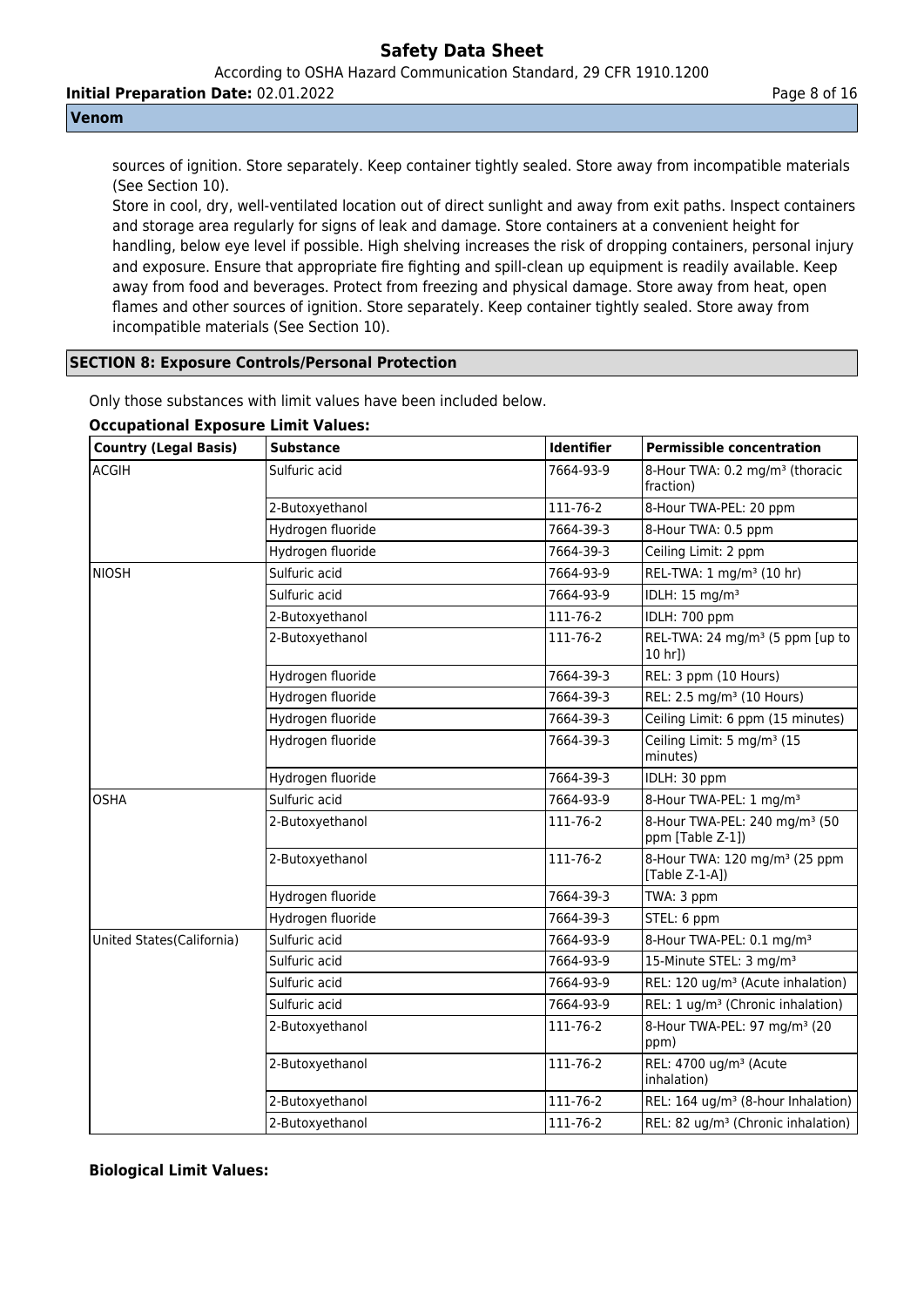According to OSHA Hazard Communication Standard, 29 CFR 1910.1200

**Initial Preparation Date:** 02.01.2022 **Page 9 of 16** Page 9 of 16

#### **Venom**

| Country (Legal Basis) | Substance       | ler | l ant                                    | Identifi Determin Specimen Sampling | time                                                         | Permissibl<br>l e limits |
|-----------------------|-----------------|-----|------------------------------------------|-------------------------------------|--------------------------------------------------------------|--------------------------|
| <b>ACGIH</b>          | 2-Butoxyethanol |     | lic acid<br>$\vert$ (with<br>hydrolysis) | lin Urine                           | 111-76-2   Butoxyacet   Creatinine   End of shift   200 mg/g |                          |

# **Information on Monitoring Procedures:**

Not determined or not applicable.

# **Appropriate Engineering Controls:**

Emergency eye wash stations and safety showers should be available in the immediate vicinity of use or handling. Provide adequate ventilation to maintain the airborne concentrations of vapor, mists, and/or dusts below the applicable workplace exposure limits, while observing recognized national standards (or equivalent).

Toxic if swallowed. Emergency eye wash stations and safety showers should be available in the immediate vicinity of use or handling. Provide adequate ventilation to maintain the airborne concentrations of vapor, mists, and/or dusts below the applicable workplace exposure limits, while observing recognized national standards (or equivalent).

Toxic in contact with skin. Emergency eye wash stations and safety showers should be available in the immediate vicinity of use or handling. Provide adequate ventilation to maintain the airborne concentrations of vapor, mists, and/or dusts below the applicable workplace exposure limits, while observing recognized national standards (or equivalent).

Toxic if inhaled. Emergency eye wash stations and safety showers should be available in the immediate vicinity of use or handling. Provide adequate ventilation to maintain the airborne concentrations of vapor, mists, and/or dusts below the applicable workplace exposure limits, while observing recognized national standards (or equivalent).

# **Personal Protection Equipment**

# **Eye and Face Protection:**

Safety glasses or goggles. Use eye protection equipment that has been tested and approved by recognized national standards (or equivalent).

Use safety glasses with side shields or goggles. Consider the use of a face shield for splash protection. Use eye protection equipment that has been tested and approved by recognized national standards (or equivalent).

Use safety glasses with side shields or goggles. Use eye protection equipment that has been tested and approved by recognized national standards (or equivalent).

# **Skin and Body Protection:**

Chemical resistant, impervious gloves approved by the appropriate standards. Gloves must be inspected prior to use. Avoid skin contact with used gloves. Appropriate techniques should be used to remove used gloves and contaminated clothing. Personal protective equipment for the body should be selected based on the task being performed and the risks involved and should be approved by a specialist before handling this product. Ensure that all personal protective equipment is approved by recognized national standards (or equivalent).

Chemical resistant, impervious gloves approved by the appropriate standards. Gloves must be inspected prior to use. Considering the parameters specified by the glove manufacturer, check during use that the gloves are still retaining their protective properties. It should be noted that the time to breakthrough for any glove material may be different for different glove manufacturers. In the case of mixtures, consisting of several substances, the protection time of the gloves cannot be accurately estimated. Avoid skin contact with used gloves. Appropriate techniques should be used to remove used gloves and contaminated clothing. Full body protection should be worn. Personal protective equipment for the body should be selected based on the task being performed and the risks involved and should be approved by a specialist before handling this product. Ensure that all personal protective equipment is approved by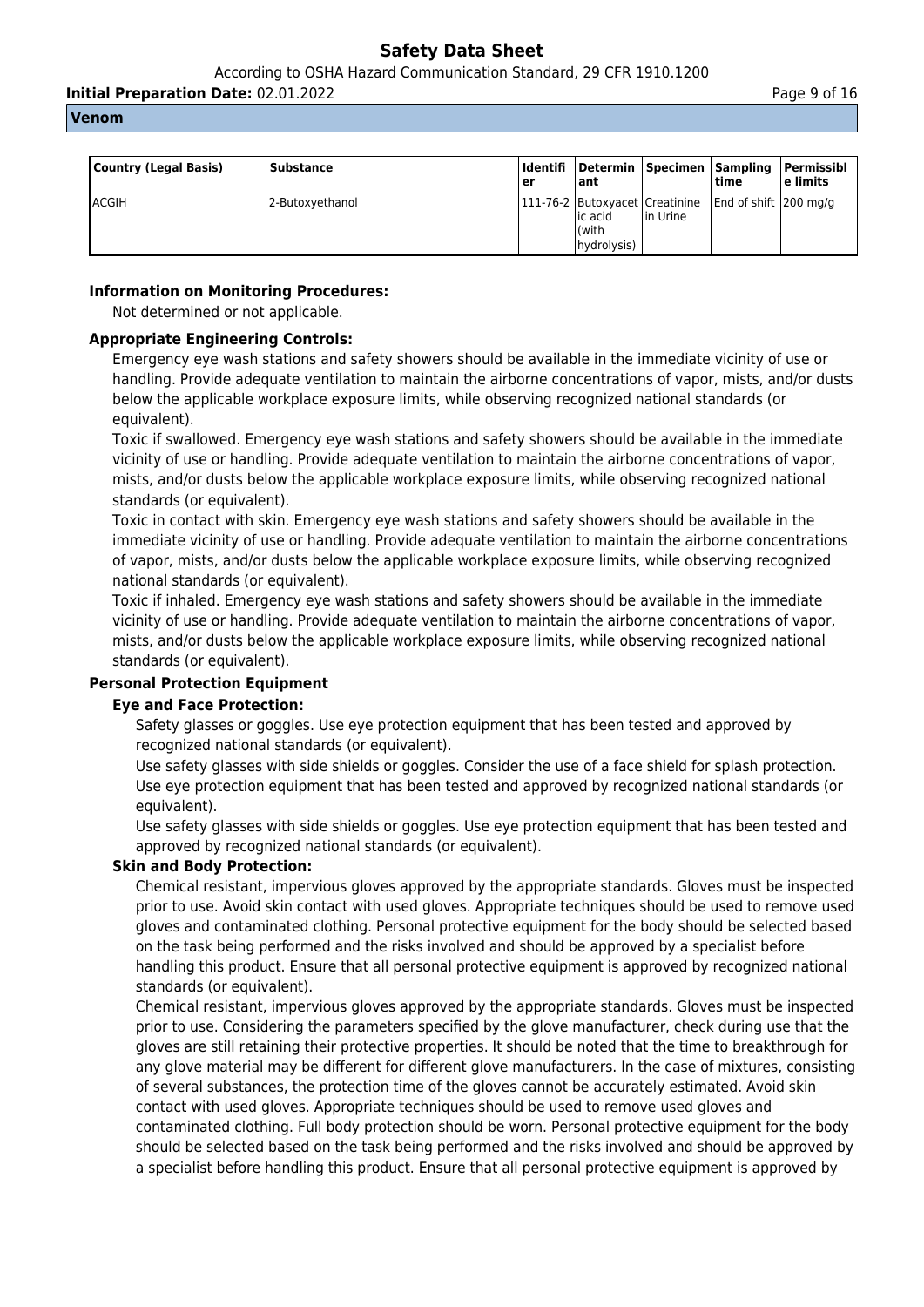According to OSHA Hazard Communication Standard, 29 CFR 1910.1200

**Initial Preparation Date:** 02.01.2022 **Page 10 of 16** Page 10 of 16

#### **Venom**

recognized national standards (or equivalent).

#### **Respiratory Protection:**

If engineering controls do not maintain airborne concentrations below the applicable workplace exposure limits, or to an acceptable level (if exposure limits have not been established), a respirator approved by recognized national standards (or equivalent) must be worn.

If engineering controls do not maintain airborne concentrations below the applicable workplace exposure limits, or to an acceptable level (if exposure limits have not been established), a respirator approved by recognized national standards (or equivalent) must be worn. Use a positive pressure air supplied respirator if there is any potential for an uncontrolled release, exposure levels are not known, or any other circumstances where air purifying respirators may not provide adequate protection.

#### **General Hygienic Measures:**

When handling chemical products, do not eat, drink or smoke. Wash hands after handling, before breaks, and at the end of the workday. Avoid contact with skin, eyes and clothing. Wash contaminated clothing before reuse. Perform routine housekeeping.

#### **SECTION 9: Physical and Chemical Properties**

#### **Information on Basic Physical and Chemical Properties**

| <b>Appearance</b>                         | Light Orange                     |
|-------------------------------------------|----------------------------------|
| Odor                                      | Sharp-pungent, etherlike         |
| <b>Odor threshold</b>                     | Not determined or not available. |
| рH                                        | < 1.0                            |
| <b>Melting point/freezing point</b>       | Not determined or not available. |
| Initial boiling point/range               | Not determined or not available. |
| Flash point (closed cup)                  | 60-90c                           |
| <b>Evaporation rate</b>                   | Not determined or not available. |
| <b>Flammability (solid, gas)</b>          | Not determined or not available. |
| <b>Upper flammability/explosive limit</b> | Not determined or not available. |
| Lower flammability/explosive limit        | Not determined or not available. |
| <b>Vapor pressure</b>                     | Not determined or not available. |
| <b>Vapor density</b>                      | Not determined or not available. |
| <b>Density</b>                            | Not determined or not available. |
| <b>Relative density</b>                   | 1.15-1.20                        |
| <b>Solubilities</b>                       | Water                            |
| Partition coefficient (n-octanol/water)   | Not determined or not available. |
| <b>Auto/Self-ignition temperature</b>     | Not determined or not available. |
| <b>Decomposition temperature</b>          | Not determined or not available. |
| <b>Dynamic viscosity</b>                  | Not determined or not available. |
| <b>Kinematic viscosity</b>                | Not determined or not available. |
| <b>Explosive properties</b>               | Not determined or not available. |
| <b>Oxidizing properties</b>               | Not determined or not available. |

# **SECTION 10: Stability and Reactivity**

#### **Reactivity:**

Not reactive under recommended handling and storage conditions.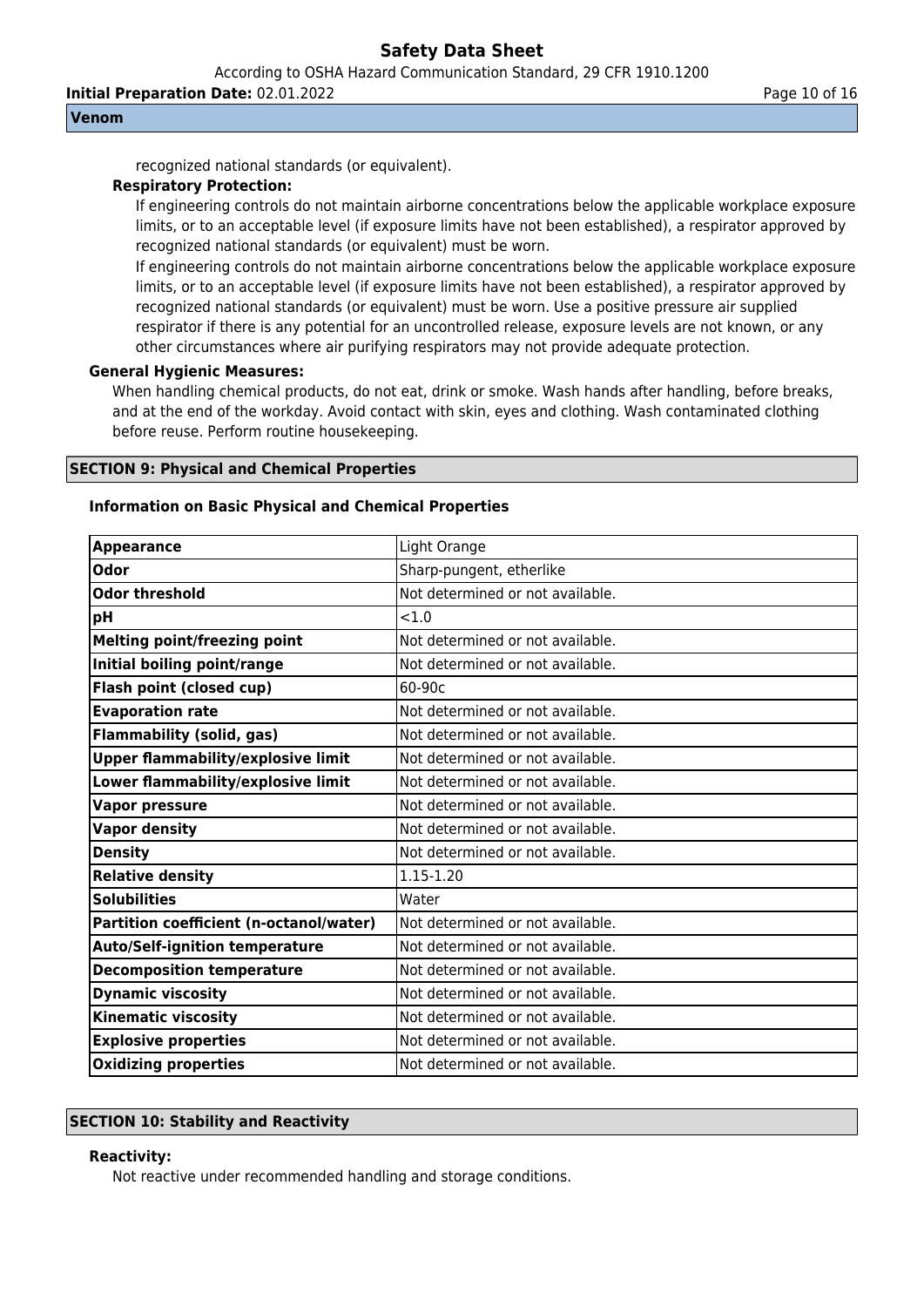According to OSHA Hazard Communication Standard, 29 CFR 1910.1200

**Initial Preparation Date:** 02.01.2022 **Page 11 of 16** Page 11 of 16

#### **Venom**

## **Chemical Stability:**

Stable under recommended handling and storage conditions.

## **Possibility of Hazardous Reactions:**

Hazardous reactions are not anticipated under recommended conditions of handling and storage.

# **Conditions to Avoid:**

Extreme heat, open flames, hot surfaces, sparks, ignition sources, static electricity and incompatible materials. Vapor accumulation in low or confined areas.

Avoid generation of aerosols and mists, extreme heat, open flames, hot surfaces, sparks, ignition sources and incompatible materials.

Extreme heat, open flames, hot surfaces, sparks, ignition sources and incompatible materials.

Avoid confined spaces, extreme heat, open flames, hot surfaces, sparks, ignition sources and incompatible materials.

#### **Incompatible Materials:**

None known.

## **Hazardous Decomposition Products:**

Under normal conditions of storage and use, hazardous decomposition products should not be produced.

## **SECTION 11: Toxicological Information**

# **Acute Toxicity**

# **Assessment:**

Toxic if swallowed

Toxic in contact with skin.

Toxic if inhaled.

# **Product Data:** No data available.

# **Substance Data:**

| Name                          | Route       | <b>Result</b>                                    |
|-------------------------------|-------------|--------------------------------------------------|
| Sulfuric acid                 | inhalation  | LC50 Rat: 375 mg/m <sup>3</sup> (4 hr (aerosol)) |
|                               | oral        | LD50 Rat: 2140 mg/kg                             |
| 2-Butoxyethanol               | dermal      | LD50 Rabbit: 220 mg/kg                           |
|                               | inhalation  | LC50 Rat: 450 ppmV (4 hr - Vapor)                |
|                               | Oral ATE    | LD50 Rat: 1200 mg/kg (Annex VI to the CLP)       |
|                               | oral        | LD50 Rat: 470 mg/kg                              |
| Benzenesulfonic acid, C10-16- | linhalation | LC50 Rat: 1.9 mg/L (4 Hr)                        |
| alkyl derivatives             | dermal      | LD50 Rabbit: 5000 mg/kg                          |

#### **Skin Corrosion/Irritation**

## **Assessment:**

Causes severe skin burns and eye damage.

#### **Product Data:**

No data available.

# **Substance Data:**

| <b>Name</b>                                        | <b>Result</b>                            |
|----------------------------------------------------|------------------------------------------|
| Sulfuric acid                                      | Causes severe skin burns.                |
| 2-Butoxyethanol                                    | Causes skin irritation.                  |
| Hydrogen fluoride                                  | Causes severe skin burns and eye damage. |
| Benzenesulfonic acid, C10-16-<br>alkyl derivatives | Causes severe skins burns.               |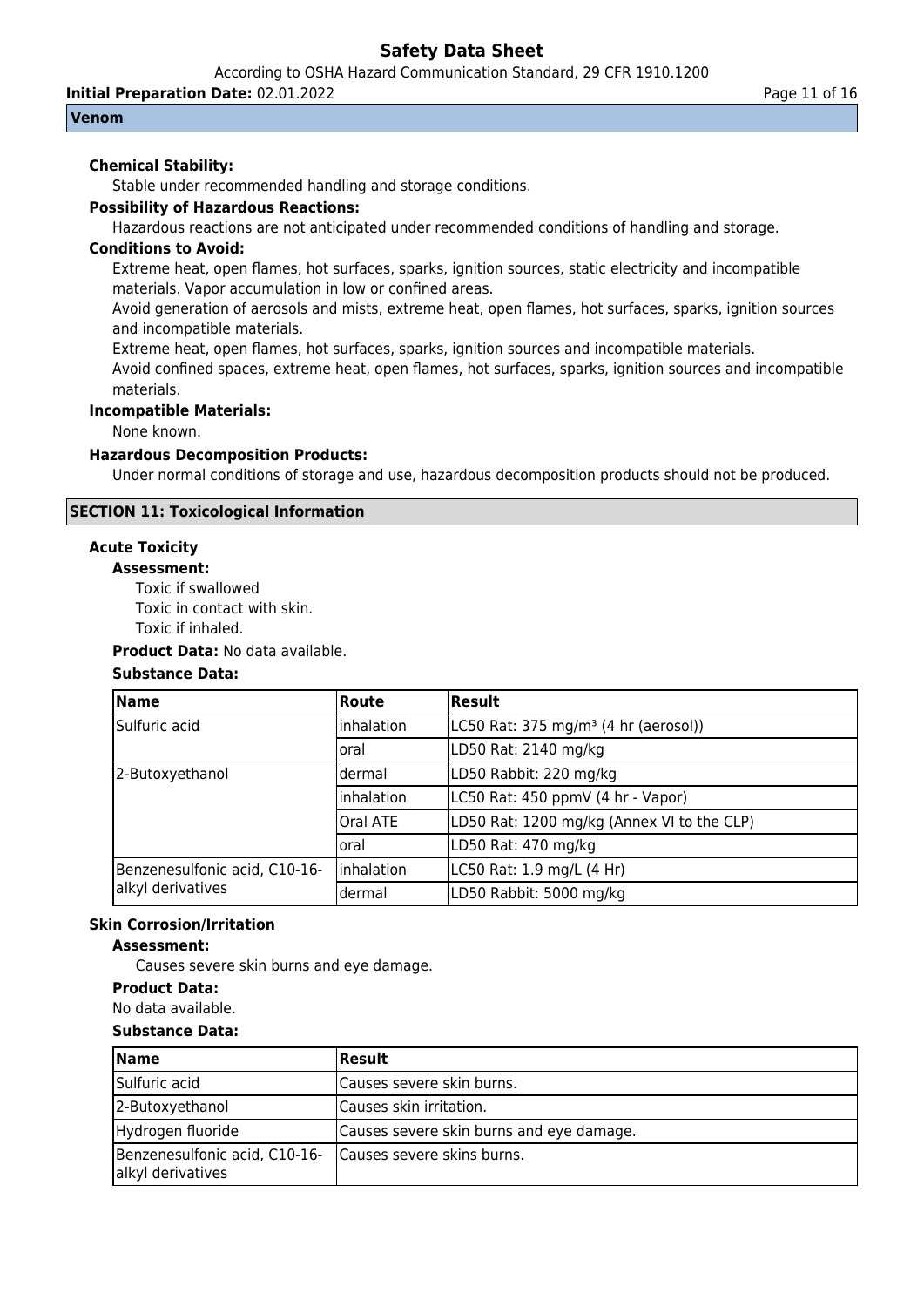According to OSHA Hazard Communication Standard, 29 CFR 1910.1200

**Initial Preparation Date:** 02.01.2022 **Page 12 of 16** Page 12 of 16

#### **Venom**

## **Serious Eye Damage/Irritation**

#### **Assessment:**

Causes serious eye damage.

# **Product Data:**

No data available.

## **Substance Data:**

| <b>Name</b>                                        | Result                         |
|----------------------------------------------------|--------------------------------|
| Sulfuric acid                                      | Causes serious eye damage.     |
| 2-Butoxyethanol                                    | Causes serious eye irritation. |
| Benzenesulfonic acid, C10-16-<br>alkyl derivatives | Causes serious eye damage.     |

#### **Respiratory or Skin Sensitization**

**Assessment:** Based on available data, the classification criteria are not met.

#### **Product Data:**

No data available.

**Substance Data:** No data available.

#### **Carcinogenicity**

#### **Assessment:**

Suspected of causing cancer.

**Product Data:** No data available.

**Substance Data:** No data available.

#### **International Agency for Research on Cancer (IARC):**

| Name            | <b>Classification</b> |
|-----------------|-----------------------|
| Sulfuric acid   | lGroup 1              |
| 2-Butoxyethanol | <b>IGroup 3</b>       |
| Water           | Not Applicable        |

#### **National Toxicology Program (NTP):**

| <b>Name</b>     | <b>Classification</b>         |
|-----------------|-------------------------------|
| Sulfuric acid   | Known to be human carcinogens |
| 2-Butoxyethanol | Not Applicable                |
| lWater          | Not Applicable                |

#### **OSHA Carcinogens:** Not applicable

# **Germ Cell Mutagenicity**

**Assessment:** Based on available data, the classification criteria are not met.

#### **Product Data:**

No data available.

**Substance Data:** No data available.

# **Reproductive Toxicity**

**Assessment:** Based on available data, the classification criteria are not met.

# **Product Data:**

No data available.

**Substance Data:** No data available.

# **Specific Target Organ Toxicity (Single Exposure)**

**Assessment:** Based on available data, the classification criteria are not met.

**Product Data:**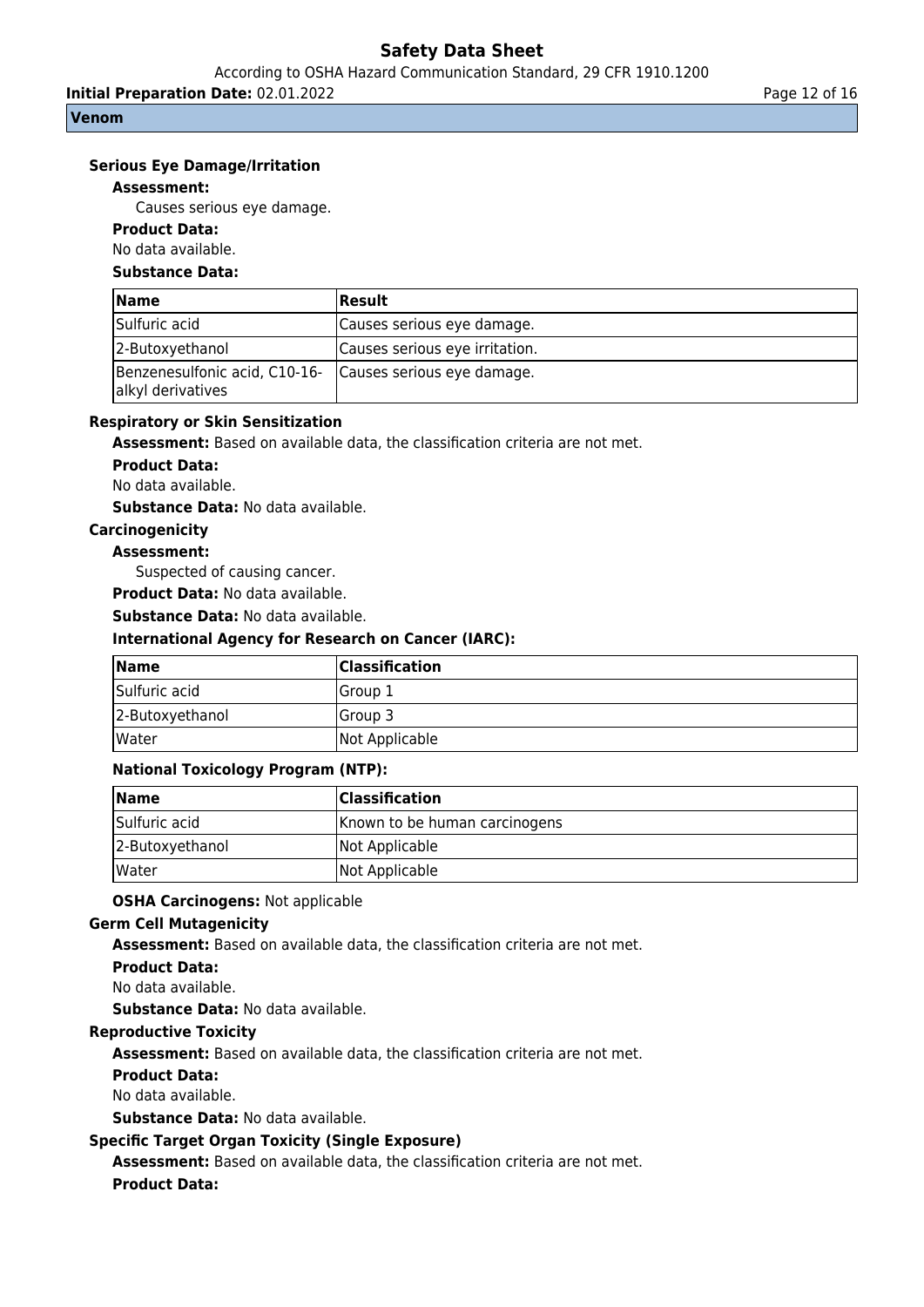According to OSHA Hazard Communication Standard, 29 CFR 1910.1200

**Initial Preparation Date:** 02.01.2022 **Page 13 of 16** Page 13 of 16

### **Venom**

No data available.

**Substance Data:** No data available.

# **Specific Target Organ Toxicity (Repeated Exposure)**

**Assessment:** Based on available data, the classification criteria are not met.

**Product Data:**

No data available.

# **Substance Data:**

| <b>Name</b>   | Result                                                                                                                                                   |
|---------------|----------------------------------------------------------------------------------------------------------------------------------------------------------|
| Sulfuric acid | Repeated or prolonged inhalation may damage the lungs. Risk of tooth<br>erosion upon repeated or prolonged exposure to an aerosol of this<br>Isubstance. |

## **Aspiration toxicity**

**Assessment:** Based on available data, the classification criteria are not met.

**Product Data:**

No data available.

**Substance Data:** No data available.

#### **Information on Likely Routes of Exposure:**

No data available.

#### **Symptoms Related to the Physical, Chemical, and Toxicological Characteristics:**

No data available.

# **Other Information:**

No data available.

## **SECTION 12: Ecological Information**

# **Acute (Short-Term) Toxicity**

**Assessment:** Based on available data, the classification criteria are not met.

# **Product Data:** No data available.

| <b>Substance Data:</b> |  |
|------------------------|--|
|------------------------|--|

| Name            | <b> Result</b>                                               |
|-----------------|--------------------------------------------------------------|
| 2-Butoxyethanol | Aquatic Invertebrates EC50 Daphnia magna: 1,550 mg/L (48 hr) |
|                 | Fish LC50 Oncorhynchus mykiss: 1,474 mg/L (96 hr)            |

### **Chronic (Long-Term) Toxicity**

**Assessment:** Based on available data, the classification criteria are not met. **Product Data:** No data available.

#### **Substance Data:**

| <b>Name</b>     | <b>Result</b>                                             |
|-----------------|-----------------------------------------------------------|
| 2-Butoxyethanol | Fish NOEC Danio rerio: $> 100$ mg/L (21 d)                |
|                 | Aquatic Invertebrates NOEC Daphnia magna: 100 mg/L (21 d) |

# **Persistence and Degradability**

**Product Data:** No data available.

#### **Substance Data:**

| $\blacksquare$ Name                                | Result                                                   |
|----------------------------------------------------|----------------------------------------------------------|
| 2-Butoxyethanol                                    | Readily biodegradable (90.4% degradation after 28 days). |
| Benzenesulfonic acid, C10-16-<br>alkyl derivatives | Under test conditions no biodegradation observed.        |

# **Bioaccumulative Potential**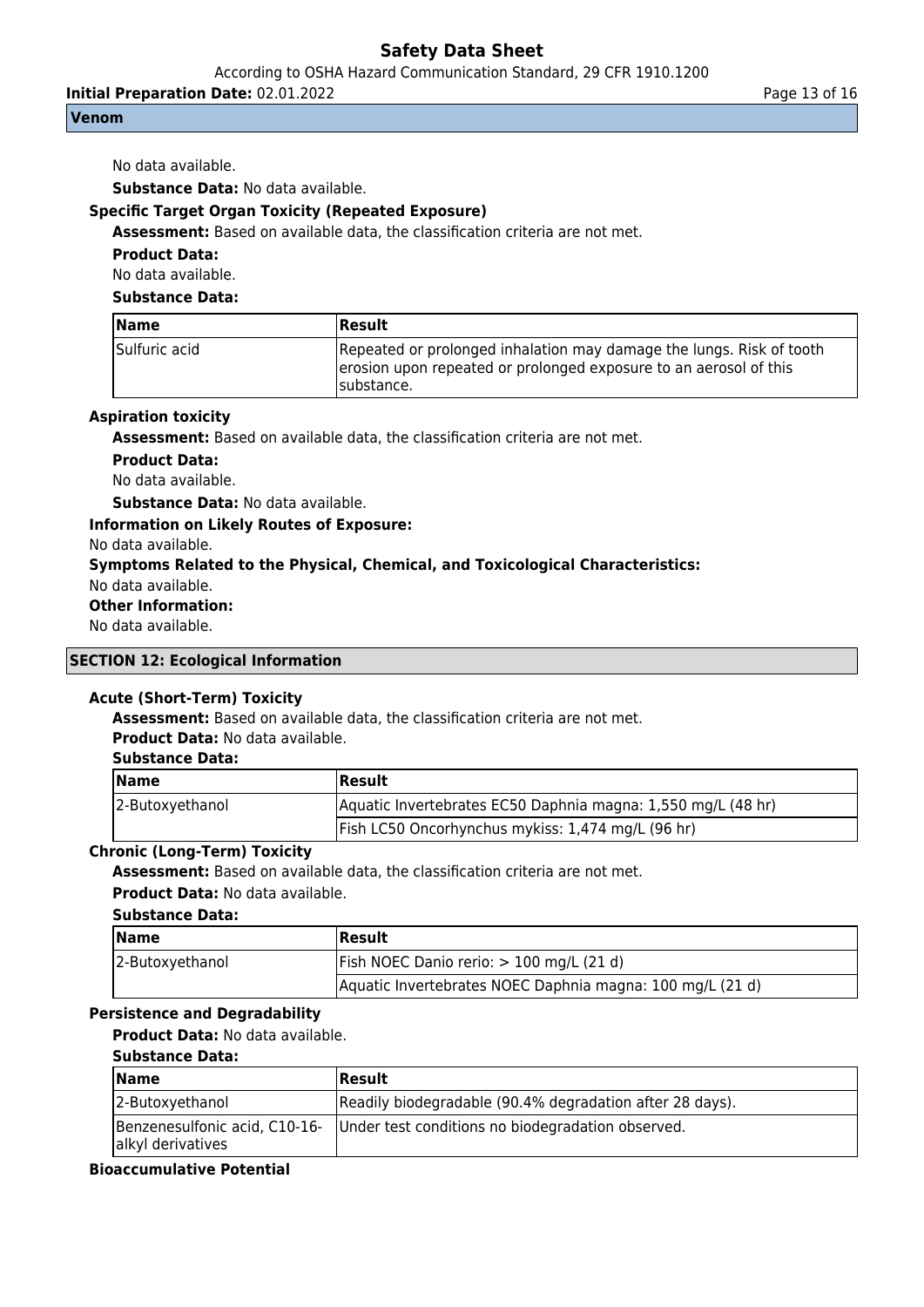According to OSHA Hazard Communication Standard, 29 CFR 1910.1200

**Initial Preparation Date:** 02.01.2022 **Page 14 of 16** Page 14 of 16

#### **Venom**

# **Product Data:** No data available.

| <b>Substance Data:</b> |                                                                                                                                                                            |  |
|------------------------|----------------------------------------------------------------------------------------------------------------------------------------------------------------------------|--|
| Name                   | Result                                                                                                                                                                     |  |
| 2-Butoxyethanol        | Not expected to bioaccumulate ( $log Kow = 0.83$ ).                                                                                                                        |  |
| Hydrogen fluoride      | Fluoride accumulates in aquatic organisms predominantly in the<br>exoskeleton of crustacea and in the skeleton of fish; no accumulation was<br>reported for edible tissue. |  |

#### **Mobility in Soil**

**Product Data:** No data available. **Substance Data:** No data available.

#### **Results of PBT and vPvB assessment**

#### **Product Data:**

**PBT assessment:** This product does not contain any substances that are assessed to be a PBT. **vPvB assessment:** This product does not contain any substances that are assessed to be a vPvB.

#### **Substance Data:**

#### **PBT assessment:**

| Sulfuric acid     | The substance is not PBT.                               |
|-------------------|---------------------------------------------------------|
| 2-Butoxyethanol   | This substance is not PBT.                              |
| Hydrogen fluoride | PBT assessment does not apply to inorganic substances.  |
| vPvB assessment:  |                                                         |
| Sulfuric acid     | The substance is not vPvB.                              |
| 2-Butoxyethanol   | This substance is not vPvB.                             |
| Hydrogen fluoride | vPvB assessment does not apply to inorganic substances. |

**Other Adverse Effects:** No data available.

#### **SECTION 13: Disposal Considerations**

#### **Disposal Methods:**

It is the responsibility of the waste generator to properly characterize all waste materials according to applicable regulatory entities

#### **Contaminated packages:**

Not determined or not applicable.

#### **SECTION 14: Transport Information**

#### **United States Transportation of Dangerous Goods (49 CFR DOT)**

| UN Number                               | IUN2922                                                             |  |  |
|-----------------------------------------|---------------------------------------------------------------------|--|--|
| UN Proper Shipping Name                 | Corrosive liquids, toxic, N.O.S. (Sulfuric Acid, Hydrofluoric Acid) |  |  |
| UN Transport Hazard Class(es)<br>8(6.1) |                                                                     |  |  |
| <b>Packing Group</b>                    |                                                                     |  |  |
| <b>Environmental Hazards</b>            | l None                                                              |  |  |
| <b>Special Precautions for User</b>     | None                                                                |  |  |

#### **International Maritime Dangerous Goods (IMDG)**

| <b>UN</b>   | -   |
|-------------|-----|
| ıber        | つし  |
| NU.         | --- |
| ----------- |     |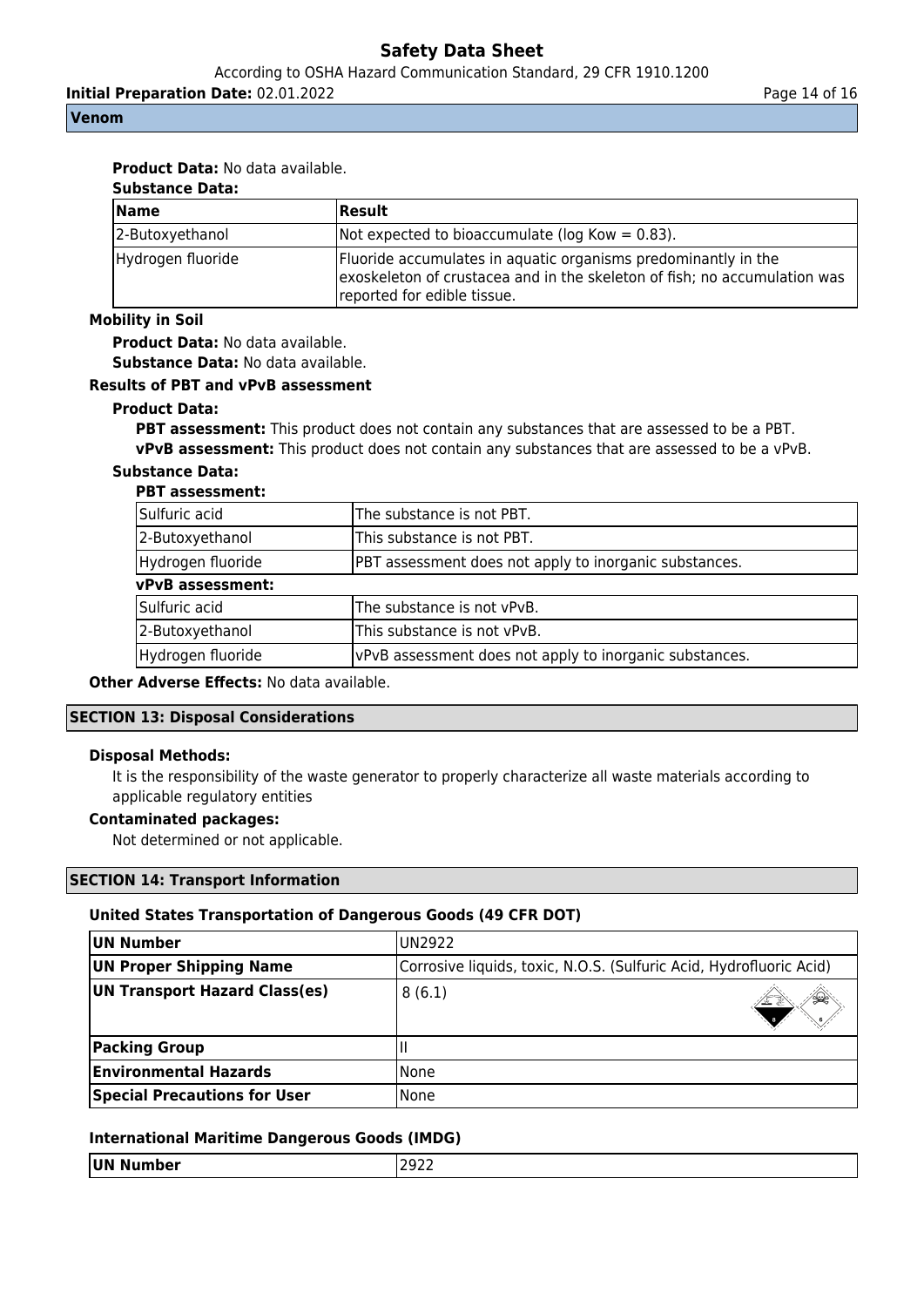According to OSHA Hazard Communication Standard, 29 CFR 1910.1200

**Initial Preparation Date:** 02.01.2022 **Page 15 of 16** Page 15 of 16

**Venom**

| UN Proper Shipping Name<br>Corrosive liquids, toxic, N.O.S. (Sulfuric Acid, Hydrofluoric Acid) |        |  |
|------------------------------------------------------------------------------------------------|--------|--|
| UN Transport Hazard Class(es)<br>8(6.1)                                                        |        |  |
| <b>Packing Group</b>                                                                           |        |  |
| <b>Environmental Hazards</b>                                                                   | l None |  |
| <b>Special Precautions for User</b>                                                            | None   |  |

# **International Air Transport Association Dangerous Goods Regulations (IATA-DGR)**

| UN Number                                                                                             | Not regulated |  |  |  |
|-------------------------------------------------------------------------------------------------------|---------------|--|--|--|
| <b>UN Proper Shipping Name</b><br>Corrosive liquids, toxic, N.O.S. (Sulfuric Acid, Hydrofluoric Acid) |               |  |  |  |
| UN Transport Hazard Class(es)                                                                         | 8(6.1)        |  |  |  |
| <b>Packing Group</b>                                                                                  |               |  |  |  |
| <b>Environmental Hazards</b>                                                                          | l None        |  |  |  |
| <b>Special Precautions for User</b>                                                                   | l None        |  |  |  |

# **SECTION 15: Regulatory Information**

# **United States Regulations**

**Inventory Listing (TSCA):** All ingredients are listed-active or exempt.

**Significant New Use Rule (TSCA Section 5):** None of the ingredients are listed.

**Export Notification under TSCA Section 12(b):** None of the ingredients are listed.

# **SARA Section 302 Extremely Hazardous Substances:**

| '7664-93-9        | -<br>acid<br>Sulfuric | Listed  |
|-------------------|-----------------------|---------|
| ່ 7664-_<br>-39-3 | fluoride<br>,Hydroger | IListea |

# **SARA Section 313 Toxic Chemicals:**

| 17664-93-9      | lSulfuric acid    | Listed |
|-----------------|-------------------|--------|
| $1111 - 76 - 2$ | 2-Butoxyethanol   | Listed |
| $ 7664-39-3$    | Hydrogen fluoride | Listed |

# **CERCLA:**

| 7664-93-9   | Sulfuric acid     | lListed | 1000 lb |
|-------------|-------------------|---------|---------|
| $ 111-76-2$ | 2-Butoxyethanol   | lListed | N/A     |
| 17664-39-3  | Hydrogen fluoride | lListed | 100 Lbs |

# **RCRA:**

| 7664-39-3                                  | Hydrogen fluoride | IListed |  |  |  |  |
|--------------------------------------------|-------------------|---------|--|--|--|--|
| Section 112(r) of the Clean Air Act (CAA): |                   |         |  |  |  |  |

7664-93-9 Sulfuric acid Listed

# **Massachusetts Right to Know:**

| '7664-93-9 | lSulfuric acid    | lListed       |
|------------|-------------------|---------------|
| 111-76-2   | 2-Butoxyethanol   | <b>Listed</b> |
| '7664-39-3 | Hydrogen fluoride | <b>Listed</b> |

# **New Jersey Right to Know:**

| __<br>ים ו<br>╮- | . .<br>-<br>٠Ι٥<br><br>$\mathbf{u}$<br>. |  |
|------------------|------------------------------------------|--|
|                  |                                          |  |